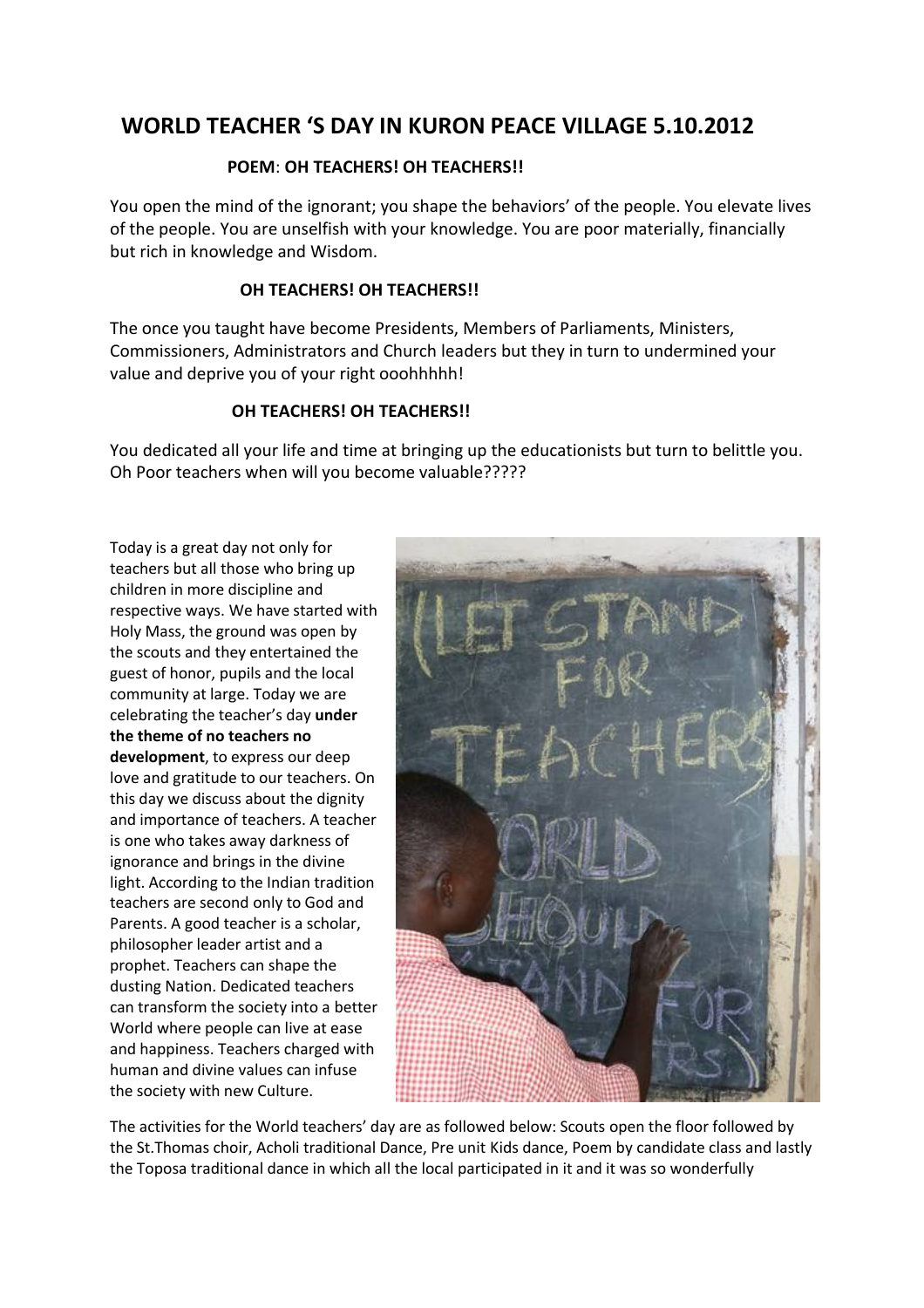concluded. The Message to those in charge of teachers and the Parents as well, they should leave nepotism, tribalism, corruption forced Marriages for the young girls is bad but they must care for the Teachers if they wanted them to become leaders of tomorrow, as the y know teachers are so significance in the Society, without teachers the Nation is deem.

Today's leaders and Parent tend to consoled teachers that their rewards they will get in Heaven for the excellent work they are rendering to the World but why only teachers that, their rewards will be given in Heaven and others like Doctors, Artists, Ministers, Directors, Members of Parliament, philosophers, writers, drivers are getting their here on earth how and whyyyyyyyyy???

**However**, teachers are the poorest people in the World; they have no good housing of their own, poor feeding in their families, using bicycles instead of Vehicles, sending their children to poor school since they can't afford expensive schools. Therefore, Teachers need appreciation, support and encouraging for the good job done from the leaders of the today since there is no support that is why they are losing morale due to lack of motivation from those in key offices.

Teachers are the pillars of the Nation some countries in the World respect and give credit to the teachers and good number of countries doesn't value teacher's



**The kindergarten dancing**



**Singing the national Hymn of South Sudan (text enclosed)**

*Text: Fr. David Taban Kamerino*

*Photo: Aage Clausen*

contribution and South Sudan is

one of those Countries.

Dear People of God let us offer our respectful homage to our beloved teachers who have lighted our hearts and spirited our souls. We pray God to give you Wisdom, grace and good health to lead the Children of God entrusted to their care.

God bless your effort teachers.

Once again, congratulations.